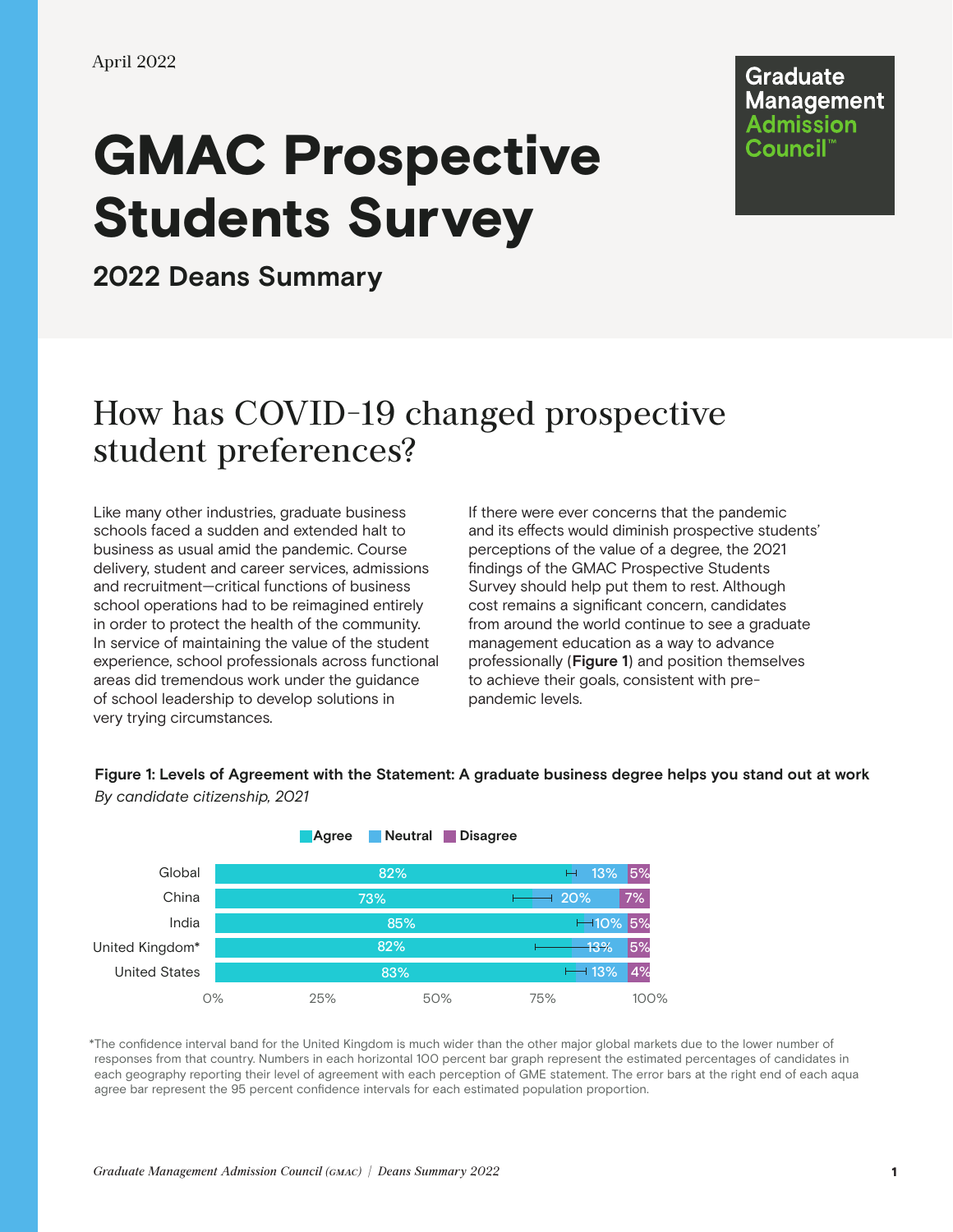The question now on the minds of many business school leaders: How has COVID-19 changed the preferences of prospective students? Comparing candidate survey responses from before the pandemic with the more than 6,500 individuals surveyed in 2021 reveals that while some things remain the same, others are evolving.

One thing that's the same is the supremacy of the full-time MBA as the most popular program option. More than 40 percent of prospective students in the business school pipeline want to earn an MBA in a full-time format as a part of either a two-year (22% of candidates in 2021) or one-year (21%) program.

Overall, most prospective students globally continue to see greater value in the on-campus business school experience compared with online. Most disagree that online degree programs offer the same value as on-campus programs (73%). Nearly 4 in 5 disagree that the networking opportunities are equivalent, and 2 in 3 disagree that the career opportunities are the same. At the same time, preference for hybrid models increased significantly across candidate segments, including those who prefer Executive, Part-time, and Flexible MBA programs (44% preferred hybrid delivery in 2021), as well as those who want to study full-time to earn a business master's (20%) or MBA (13%; **Figure 2**).

### **Figure 2: Hybrid Program Delivery Preference by Preferred Program Type**

*Global candidates, 2019-2021*



Note: The bracket and asterisk adjacent to some bars denote a significant

#### The GMAC Prospective Students Survey

- 2022 Summary Report explores how prospective students' preferences have shifted during the COVID-19 pandemic and includes responses from more than 6,500 individuals worldwide who expressed interest in graduate business education in 2021.

## **About the Study**

For more than a decade, the GMAC Prospective Students Survey has provided the world's graduate business schools with critical insights into the decision-making processes of people currently considering applying to a graduate management education (GME) program. Its questions—covering a diverse range of topics that impact prospective students' application and enrollment decisions—provide school professionals with timely, relevant, and reliable market intelligence to inform how they engage with candidates to build their incoming classes.

# **2021 Survey Sample Stats**

| $6.594$ $^{2021}$ survey |                                                                                    |
|--------------------------|------------------------------------------------------------------------------------|
|                          | 156 Countries of citizenship                                                       |
| $41\%$ Female            |                                                                                    |
|                          | <b>1 %</b> Respondents who majored<br>in a non-business field<br>as undergraduates |
| 36%                      | <b>Respondents who prefer</b><br>to enroll in business<br>master's programs        |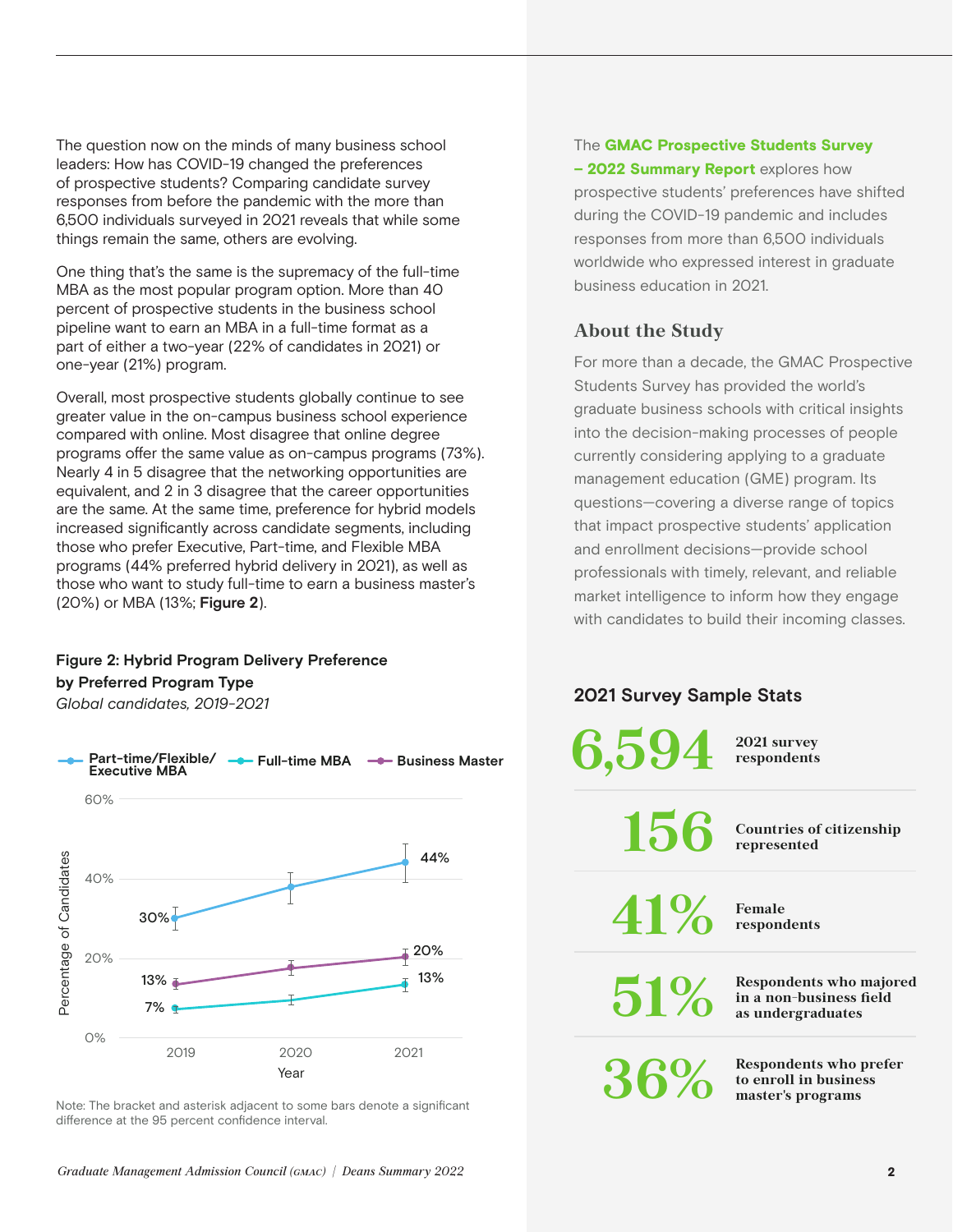International candidates continue to target Western Europe or the United States for their studies, but more candidates from traditionally mobile markets are opting to study domestically than they did before the pandemic. For example, among Central and South Asian candidates, the percentage who prefer to study internationally declined from 89 to 73 percent between 2019 and 2021. Among East and Southeast Asian candidates, preference to study internationally declined from 92 to 87 percent between 2020 and 2021.

On the careers front, while the most frequently cited post-GME career goals for candidates are the same as prior to the pandemic, a smaller percentage of candidates explicitly said it's their goal to get a raise/salary increase (41% in 2019 to 36% in 2021) or manage people (38% in 2019 to 34% in 2021). However, candidates who do not express these goals appear to be no less ambitious—among their most cited goals are to become a CEO, obtain an executive level position, and obtain a senior level position.

As it was pre-pandemic, consulting continues to be the top industry and job function candidates aspire to, but there's growing interest in technology especially among career switchers and some of the diverse candidate segments schools are interested in attracting more of: women, non-business undergraduate majors, and US underrepresented minorities (**Figure 3)**.

#### **Figure 3: Post-GME Interest in the Technology Industry**



*Specific candidate segments, 2019-2021*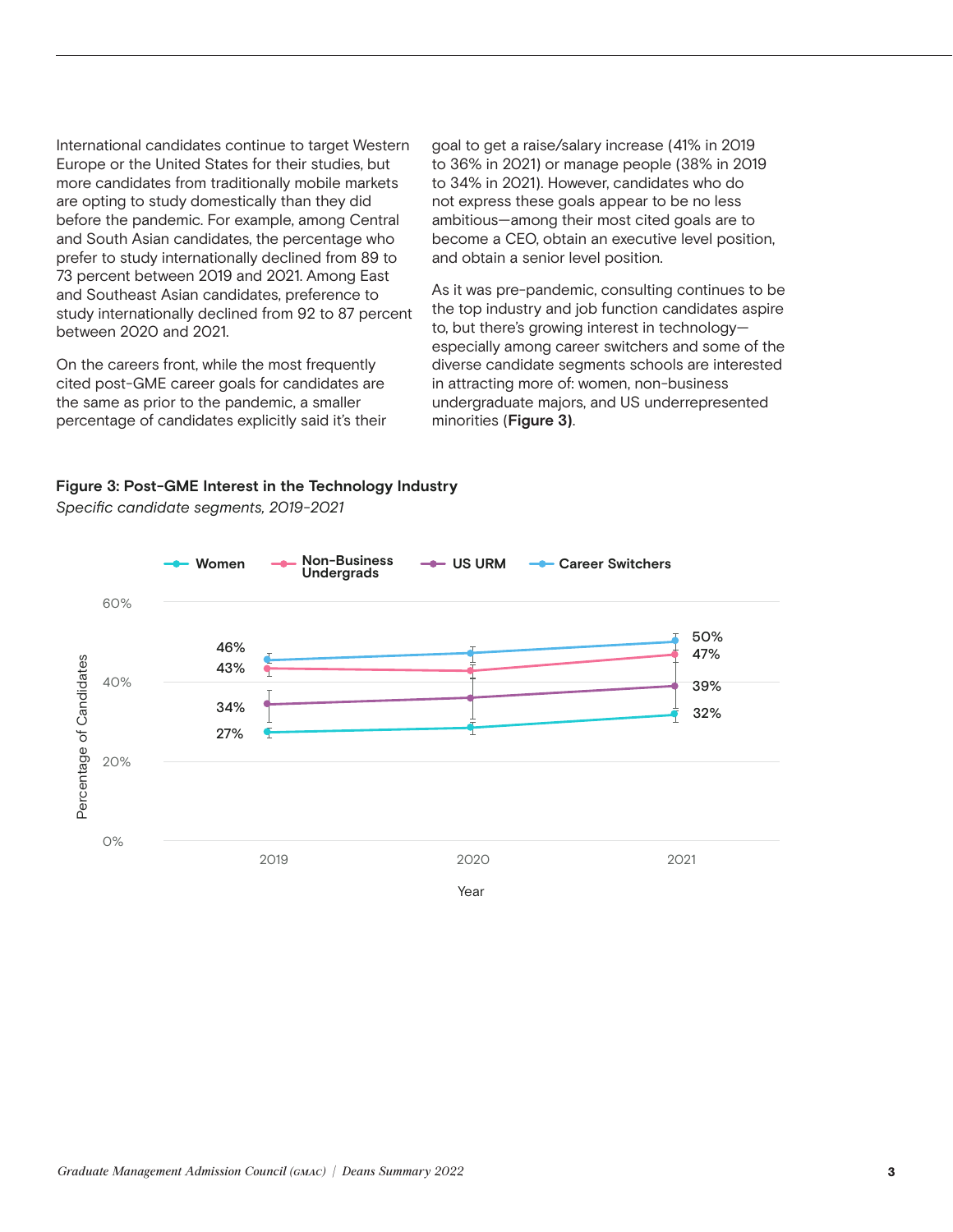And while about the same share of global incoming students want to make a career switch (32%), they're entering business school with a more open mind—expressing interest in a greater number of industries and job functions. To visualize this interest in career switching, **Figure 4** maps the frequency of candidate interest in working in the same or other industries after completing their degree.

#### **Figure 4: Post-GME Industries of Interest by Current Industry**

*Global candidates, 2021*

|                                 | <b>Post-GME Industries of Interest</b> |                              |           |                                         |     |                    |                          |                                          |  |
|---------------------------------|----------------------------------------|------------------------------|-----------|-----------------------------------------|-----|--------------------|--------------------------|------------------------------------------|--|
| <b>Current Industry</b>         | Consulting                             | Energy &<br><b>Utilities</b> | Finance & | <b>Accounting Healthcare Technology</b> |     | Manu-<br>facturing | Nonprofit/<br>Government | <b>Products &amp;</b><br><b>Services</b> |  |
| Consulting                      | 70%                                    | 8%                           | 42%       | 10%                                     | 42% | 10%                | 26%                      | 51%                                      |  |
| <b>Energy &amp; Utility</b>     | 44%                                    | 67%                          | 42%       | 9%                                      | 52% | 19%                | 21%                      | 44%                                      |  |
| <b>Finance &amp; Accounting</b> | 40%                                    | 8%                           | 80%       | 7%                                      | 33% | 5%                 | 25%                      | 35%                                      |  |
| Healthcare                      | 43%                                    | 7%                           | 27%       | 76%                                     | 39% | 15%                | 19%                      | 35%                                      |  |
| <b>Technology</b>               | 42%                                    | 11%                          | 37%       | 10%                                     | 77% | 13%                | 28%                      | 46%                                      |  |
| Manufacturing                   | 47%                                    | 21%                          | 34%       | 19%                                     | 46% | 61%                | 26%                      | 49%                                      |  |
| Nonprofit/Government            | 43%                                    | 11%                          | 38%       | 10%                                     | 28% | 12%                | 61%                      | 47%                                      |  |
| <b>Products &amp; Services</b>  | 42%                                    | 11%                          | 34%       | 9%                                      | 35% | 12%                | 27%                      | 72%                                      |  |

When considering the application process, the data indicate that test optional admissions policies may hurt candidate perceptions of fairness and transparency in business school admissions—especially among international candidates. Globally, most candidates agree that admissions exams improve the fairness and transparency of business school admissions. Among international candidates, about half say a school's use of admissions exams is an indicator of the quality of the program and is an important criterion for considering applying to that school (**Figure 5**).



So while various aspects of the candidate pipeline look a lot like they did prior to the pandemic, like preference for the full-time MBA, others are experiencing shifts of varying degrees, like increased preference for hybrid delivery, shifts in international mobility, and interest in the technology industry. These findings may spark conversations among business school leaders and aid in their ideation to continue to evolve their schools' offerings to meet candidate preferences in our new reality.